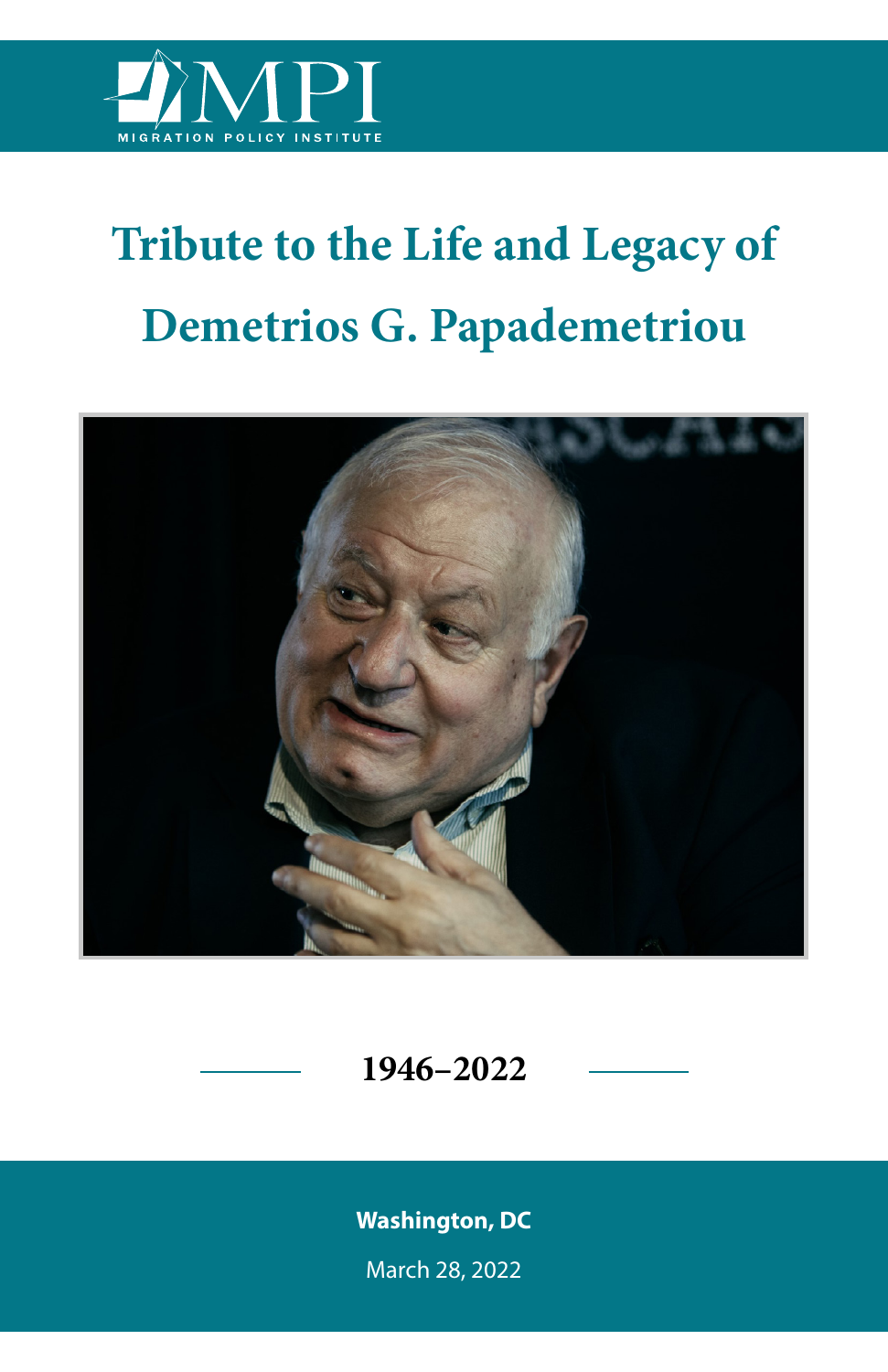### **Welcome**

**Andrew Selee**, President, Migration Policy Institute

**Video**

**Speakers**

**Sir Trevor Phillips**, **OBE,** Co-Founder, Webber Phillips Ltd.; former Chair, Equality and Human Rights Commission, England, Scotland, and Wales; Founding Member, MPI Transatlantic Council on Migration

**Doris Meissner,** Senior Fellow and Director, U.S. Immigration Policy Program, MPI; former Commissioner, U.S. Immigration and Naturalization Service

**Ulrich Weinbrenner**, Director-General for Migration, Refugees, and Return Policy, Federal Ministry of the Interior and Community, Federal Republic of Germany

**Michael Fix,** Senior Fellow and former President, MPI

**Gustavo Mohar**, MPI Board Member; former Under Secretary for Migration, Population, and Religious Affairs, Ministry of Governance, Government of Mexico

**Brenda Dann Messier**, Senior Advisor, Education Strategy Group; former Assistant Secretary for Career, Technical, and Adult Education, U.S. Department of Education

**Malcolm Brown**, MPI Board Member; former Deputy Minister of Public Safety; former Executive Vice President, Canada Border Services Agency, Government of Canada

**Frank Sharry,** Founder and Executive Director, America's Voice

**Closing Remarks** 

**Andrew Selee**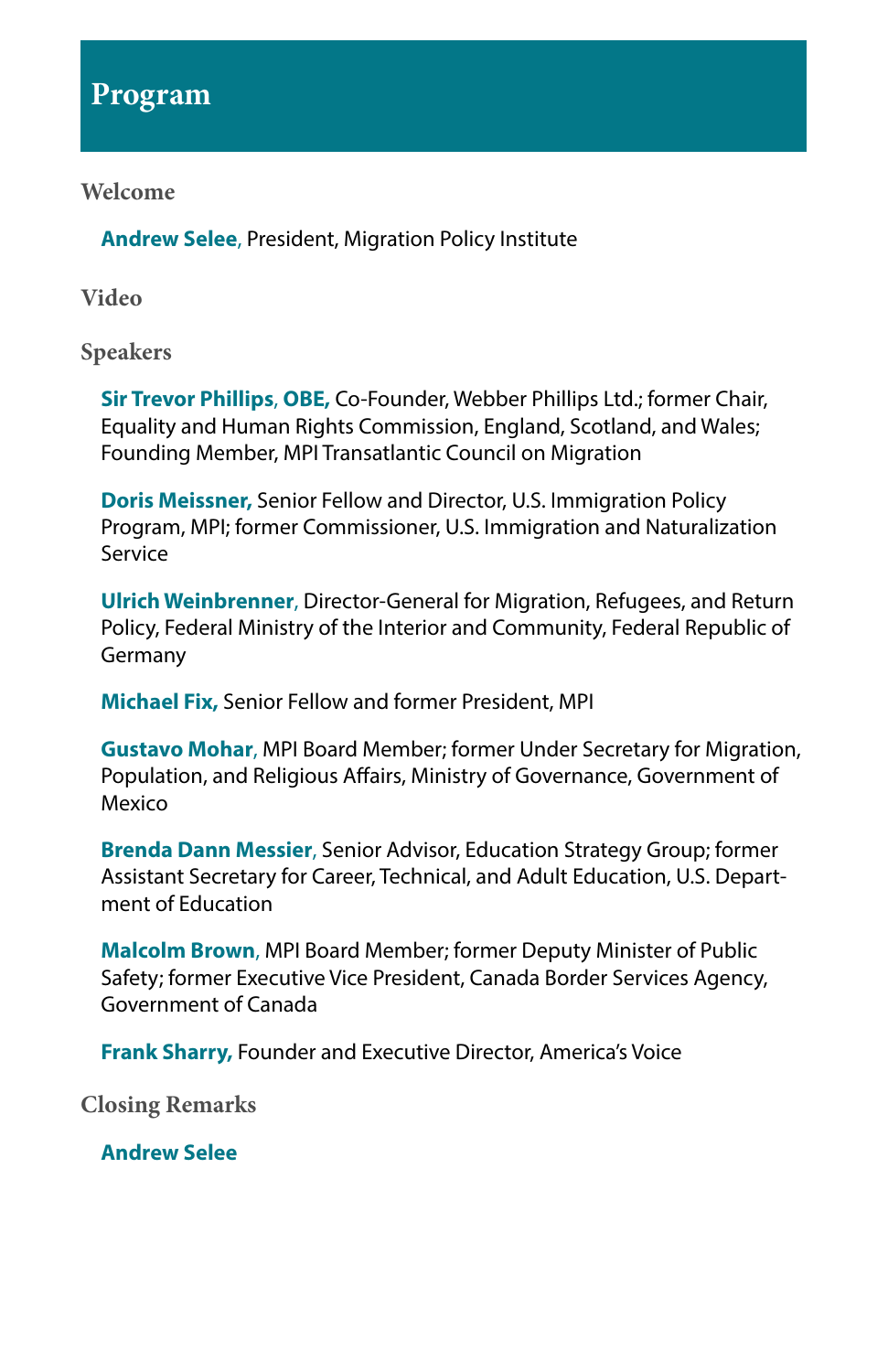## **A Mid-Course Review of Implementation of the 1986 IRCA Legalization**

#### *February 1988*

We believe that the legalization program requires immediate, firm policy intervention. Otherwise, a unique opportunity to bring better order to the nation's complex immigration structure will be squandered. The chance for [the U.S. Immigration and Naturalization Service] and those who assist and advocate on behalf of immigrants to develop and nurture a cooperative relationship, i.e. one based on mutual respect and appreciation of each other's priorities, may be lost. The Service may also lose the benefit of a new image of efficiency, professionalism, energy, and serious commitment to its service responsibilities that has begun to take hold.

At the same time, the nongovernment immigrant-assistance community is in danger of missing vital opportunities. The most important is the failure to navigate effectively between the Scylla of being identified too closely with INS (thereby possibly compromising its longer-term credibility) and the Charybdis of failing to assist the largest number of eligible undocumented aliens legalize. The immigrant-assistance community has been unable to build a professional working relationship with the Service. If this does not change, clients' needs and interests will have been sacrificed to a broader political agenda by the failure to separate advocacy from assistance.

*— [The Legalization Countdown: A Third-Quarter Assessment](https://files.eric.ed.gov/fulltext/ED291836.pdf)*

### **Mexico-U.S. Migration: Towards a Grand Bargain**

#### *February 2001*

The Mexico-U.S. migration relationship needs to be viewed through a different lens: as a phenomenon that simultaneously reflects and strengthens what are fundamentally ordinary and organic labor flows within an increasingly integrated free trade area.

The basis for a grand bargain is the shared belief that migration from Mexico to the United States should be (a) mutually beneficial; (b) safe, legal, orderly, and predictable; and (c) that, over the long term, it should naturally decrease and stabilize at moderate levels. In addition, the grand bargain calls for the reconceptualization of the common border and the border region as a line of convergence rather than separation.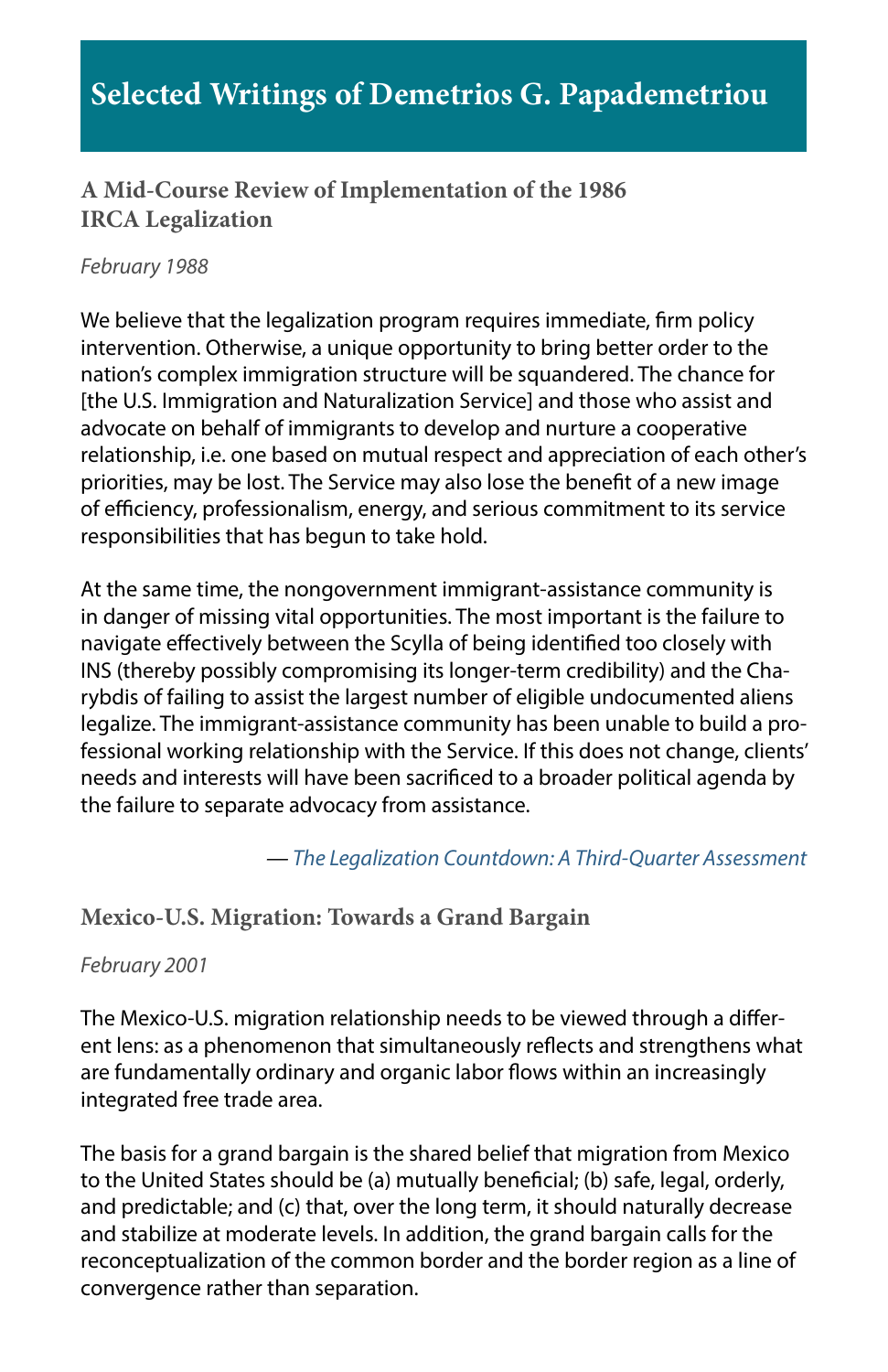

The four components of a grand bargain should consist of: 1) improving the treatment of Mexican migrants by making legal visas and legal status more widely available; 2) helping to reduce unauthorized migration by cooperatively cracking down on criminal smuggling organizations and saving lives by preventing dangerous border crossings; 3) jointly building a viable border region; and 4) targeting development initiatives to areas of high out-migration and strengthening the Mexican economy—thus gradually reducing emigration pressures. All four of these components will need to be linked for the grand bargain to realize its promise.

Mexico-U.S. migration thus needs to be viewed through a different lens: as a phenomenon that simultaneously reflects and strengthens labor flows that are fundamentally ordinary and organic within an increasingly integrated free trade area. This is indeed a good starting point for an honest bilateral dialogue on migration as long as such an acknowledgment does not lead either party to expect the other to set its social and political responsibilities and priorities aside.

*— [Mexico-U.S. Migration: A Shared Responsibility](https://carnegieendowment.org/pdf/files/M exicoReport2001.pdf)*

# **A Look Ahead to Regional Cooperation**

### *January 2004*

Ten years ago, both U.S. and Mexican officials argued passionately that NAFTA, by encouraging job growth in Mexico, would reduce illegal immigration from Mexico to the United States. So far, these hopes seem dashed. Although Mexican job opportunities in the export sector increased (mostly in manufacturing), net job gains have been modest at best, and, depending on the timing of the measurement, even flat. Furthermore, average wages in the two countries have hardly begun to converge.

In part because of these factors, but also because of robust U.S. demand for low-wage labor and other structural forces, illegal immigration from Mexico has risen sharply since 1994 despite increasingly vigorous border enforcement efforts that commenced at roughly the same time as NAFTA.

Is NAFTA, then, responsible for this increase in migration, as some of its critics had predicted? I do not believe so. The analysis points instead to a picture in which the financial crises and restructuring in Mexico that both preceded and followed the trade agreement's enactment, the continuing inability of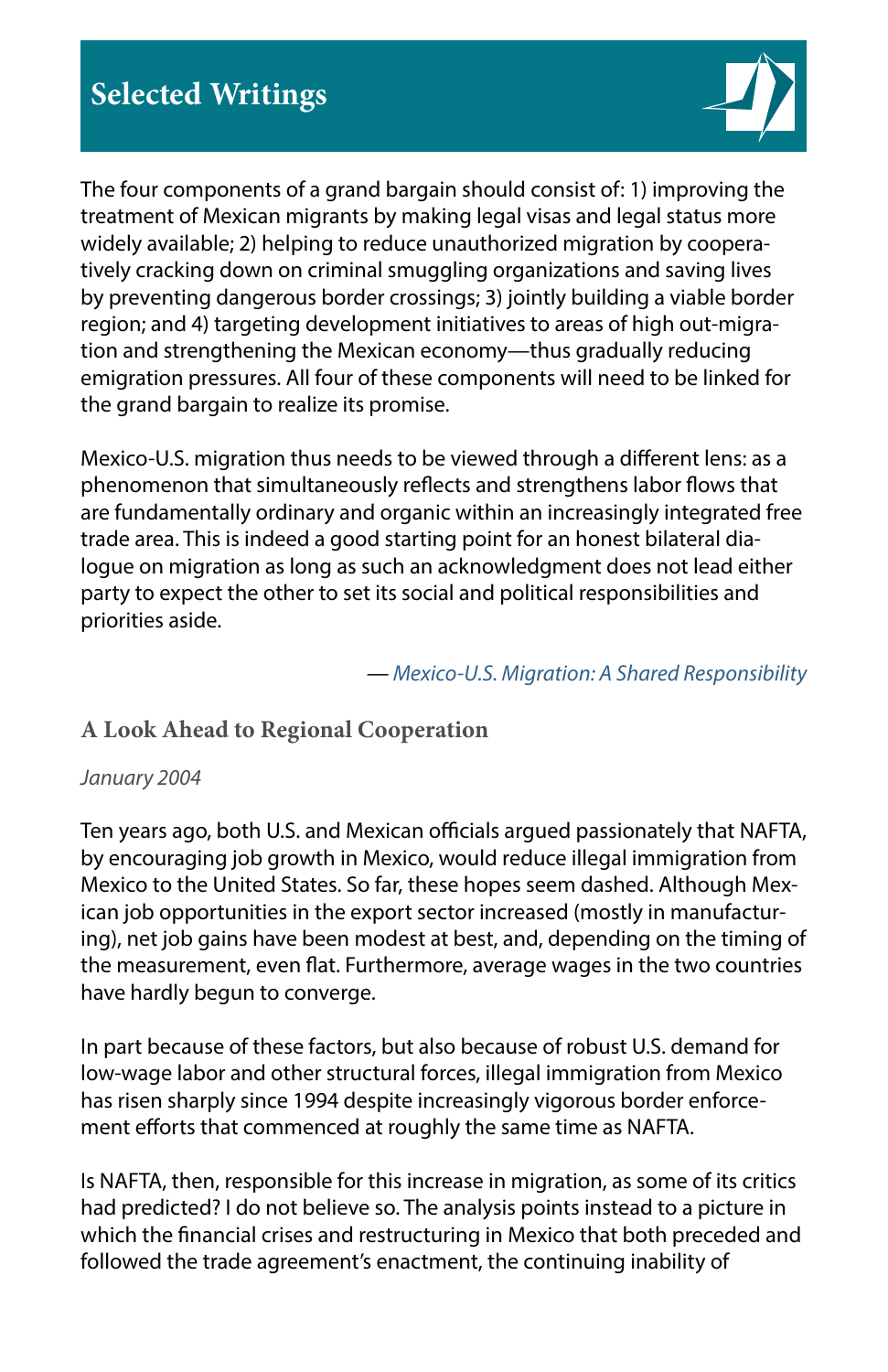Mexican job creation efforts to keep up with the million or more new workers entering the Mexican labor force annually, the booming U.S. economy, and the strong migration networks tying the two countries have had a far more powerful effect on migration than NAFTA.

The overarching lesson from the analysis is clear: NAFTA-like free trade and investment agreements neither neutralize nor cause the forces that drive people to migrate. NAFTA has neither rescued nor gutted the Mexican economy, and net changes in employment during a short but eventful ten years have not been significant enough to offset the pressures and incentives for migration. Policymakers, then, should not expect free-trade agreements to "solve" migration problems. The economic and social realities that drive migration will endure through and behave independently of such agreements. In the end, acknowledging these realities and engaging in the sensible and coordinated—even joint—management of migration may be the only viable option.

Migration management cannot be focused exclusively on controls, however. Managing the migration spigot more effectively implies recognition and regulation of the demand for more permanent immigration and temporary work visas in both countries—in other words, it requires the more thoughtful expansion of legal migration channels and taking joint responsibility for the immigration process itself. This is the only way to do better in the migration area at least until the economic growth that trade agreements and other policy initiatives can deliver in the longer run can modulate the demand on both sides of the migration divide.

### *— "*[The Shifting Expectations of Free Trade and Migration](https://www.migrationpolicy.org/research/naftas-promise-and-reality-lessons-mexico-hemisphere)*" in [NAFTA's Promise and Reality: Lessons from Mexico for the Hemisphere](https://www.migrationpolicy.org/research/naftas-promise-and-reality-lessons-mexico-hemisphere)*

## **The "Law" of Migration**

#### *May 2006*

Few social phenomena in recorded human history are as consequential for civilizations as migration. History is in fact dotted with "ages of migration" from the establishment of the Greek colonies and the Roman conquests, through the Byzantine, Arabic, Ottoman, and the various Asian empires, and from the European colonizations to the great migrations of the 19th and early and late 20th centuries. Furthermore, few other large social phenomena are as entwined with human progress or have been as deeply implicated in the rise and decline of organized political entities as migration.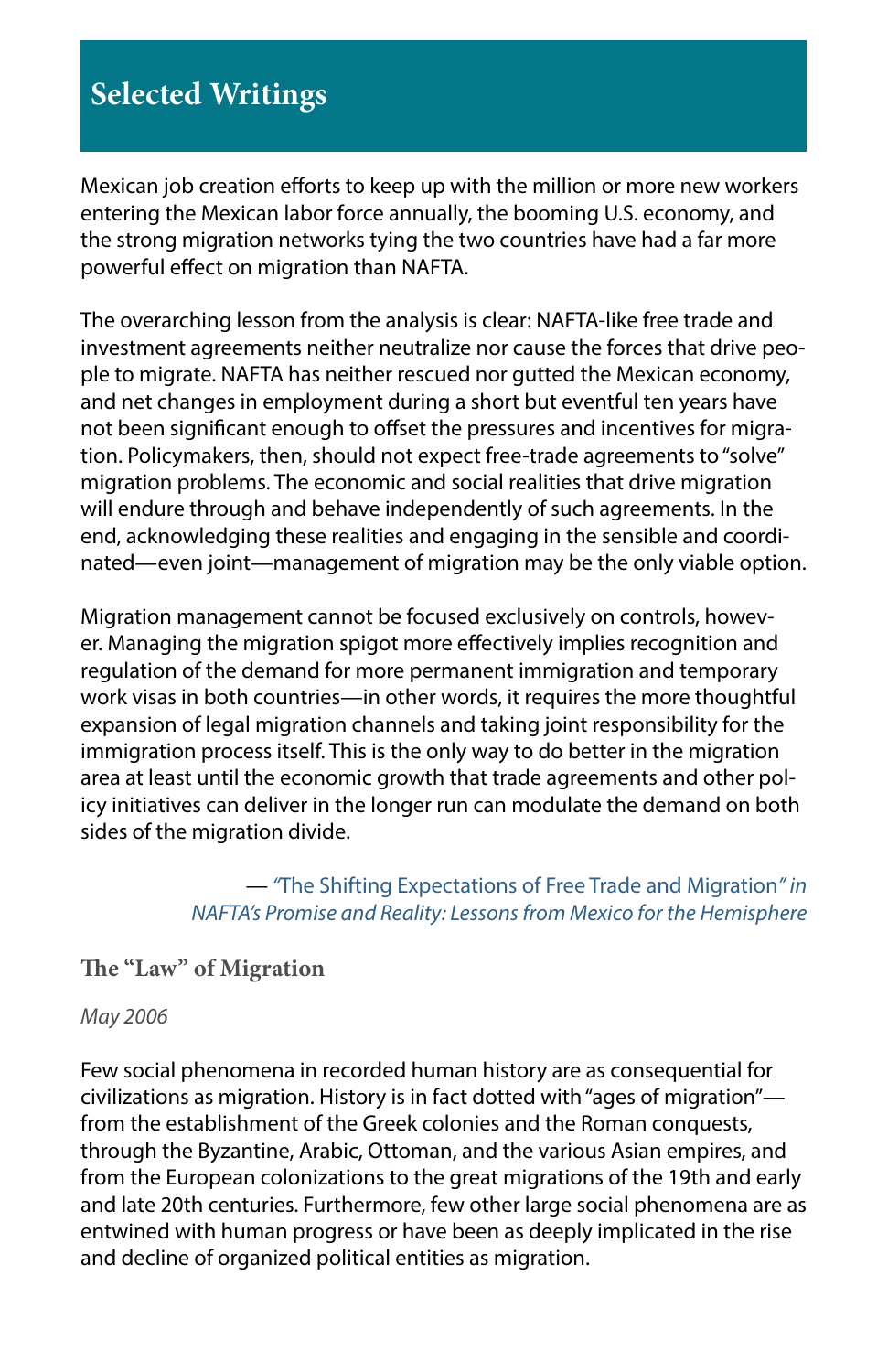

Remarkably, however, such longstanding human experience with migration does not seem to have translated into models of good management practices that can be readily adapted to and then applied effectively in different settings. A large part of the explanation for this anomaly lies with the fact that large-scale migration, by challenging the receiving society's sense of identity and exposing the weaknesses of its social and economic model of governance—as well as its capacity to enforce its laws—quickly leads to political contentiousness. Deeply fractured politics, in turn, interfere with the ability of governments to pursue domestic and foreign policies that deal with the phenomenon thoughtfully and, more importantly, to the systematic advantage of most of those involved in or affected by migration. Furthermore, when support for immigration collapses (something that occurs with pendulum-like regularity), the duration and depth of a society's engagement with the process does not seem to inoculate it against excessive reactions to it. This is as close to a "law" of migration as anyone might posit. And, as with most laws, it seems to hold independently of such factors as the size of organized immigration's imprint on a society's evolution and economic progress or the benefits and experience that a society has gained from immigration.

### *— [Europe and Its Immigrants in the 21st Century: A New Deal or a Continuing](https://www.migrationpolicy.org/research/europe-and-its-immigrants-21st-century-new-deal-or-continuing-dialogue-deaf) [Dialogue of the Deaf?](https://www.migrationpolicy.org/research/europe-and-its-immigrants-21st-century-new-deal-or-continuing-dialogue-deaf)*

# **Intensifying Competition for Immigrants with Sought-After Talents**

### *November 2008*

Talent—what it is, how to grow it, how to keep it, where it exists, and how to attract it—has become a preoccupation for all developed and emerging economies, as well as many developing ones, because it lies at the heart of economic growth and competitiveness. And although countries within each of these three universes look at the issue through different lenses, all are keenly interested in keeping their talent and attracting others'—and all struggle with how to produce more of the human capital needed for fueling growth.

At the core of this quest is the recognition that the now almost seamless global interdependence rewards knowledge-driven processes and products with little regard for ownership and location. And despite, some will argue because of, today's deepening economic woes, this tendency will only intensify.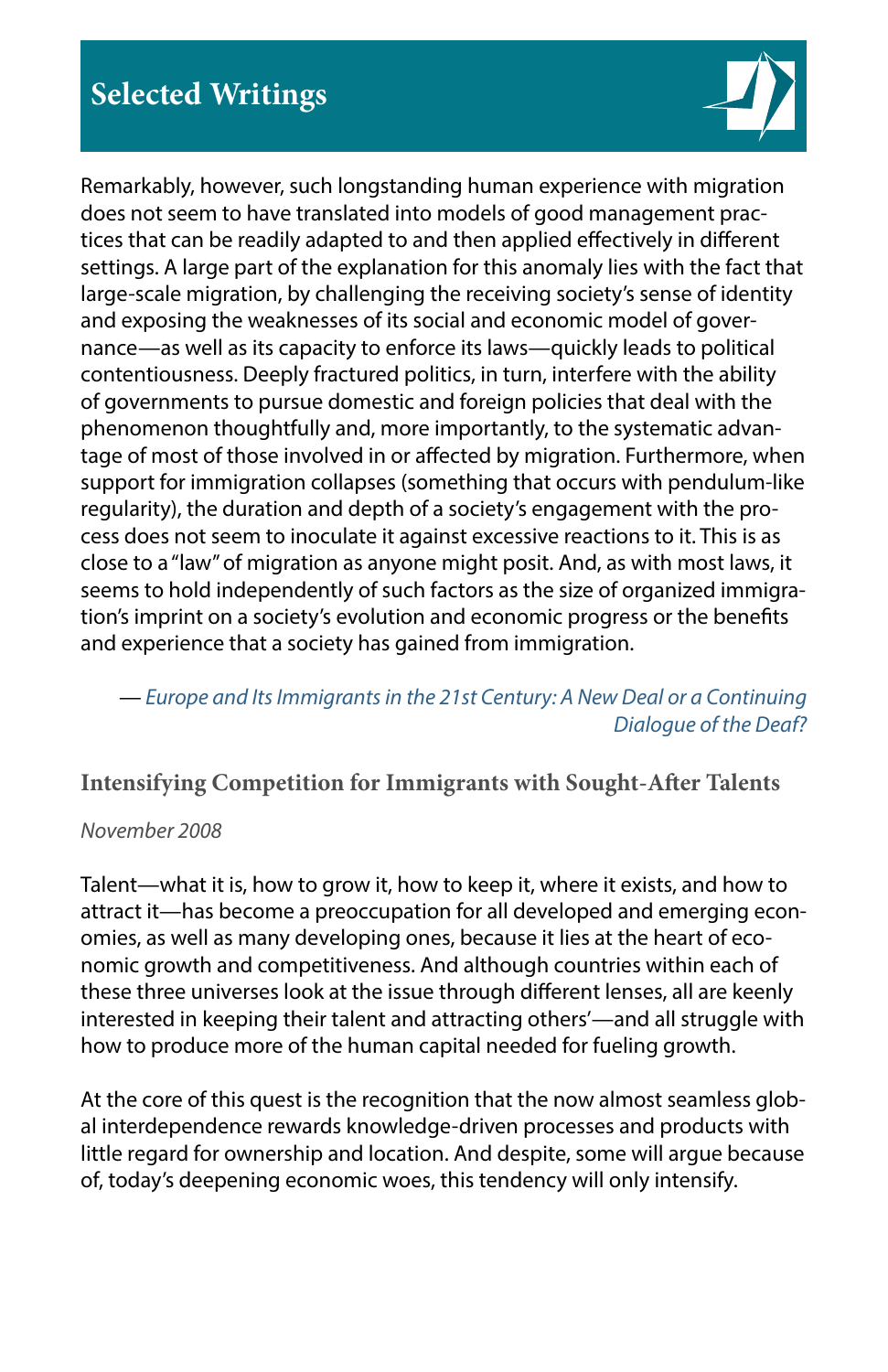Several developments have made the search for foreign talent a policy priority for increasing numbers of governments and a fascinating subject for study. First and foremost among them is an increasing appreciation of the fact that relatively small differences in talent can lead to large differences in results and, eventually, economic outcomes. In a world where critical-mass levels of capital, knowledge, and talent pools are proliferating, the value of innovation and successful "first-to-market" results can be enormous. Second, many, if not most, wealthy countries have been producing less of the talent they need and are coming to rely more on foreign-born and/or foreign-educated talent. Third, countries such as India and China have made massive investments in expanding their human capital, which has increased the talent pool in ways inconceivable a few years ago. In turn, this expanded talent pool has encouraged more countries to enter the hunt for talent. Finally, the burgeoning talent needs of these fast-emerging economies means the picture will soon become more complex than in earlier days, when the talent pool was much more limited—as were the needs of those countries that "went fishing" in it. In this last regard, the talent needs of the most developed economies might not be the game-changing variable in the longer run. Instead, it is likely to be the needs of the fast-growing, emerging economies and of the many middle-income countries that are now net contributors to the pool that will complicate matters enormously—with an insatiable China and India in the lead.

A policy tour around the world makes clear that for a growing number of countries, attracting the "right" talent is already at the top of the policy toolkit for increasing economic competitiveness.

*— [Talent in the 21st Century Economy](https://www.migrationpolicy.org/research/talent-21st-century-economy)*

### **Creating the Conditions for Cohesive Societies**

#### *February 2012*

Integration will have "succeeded" when immigrants and their children have equal opportunities to compete for the same economic outcomes and can participate in civic and political life on the same basis as their native counterparts. To achieve this, states must invest in both targeted and mainstream policies in the two most important loci of integration: workplaces and schools. But there is also an intangible factor in all this: the *feeling* of belonging. States, working closely with civil society, have the responsibility to lay the foundation for immigrants to be seen as important contributors to society and to consistently and systematically reinforce this message; to create level playing fields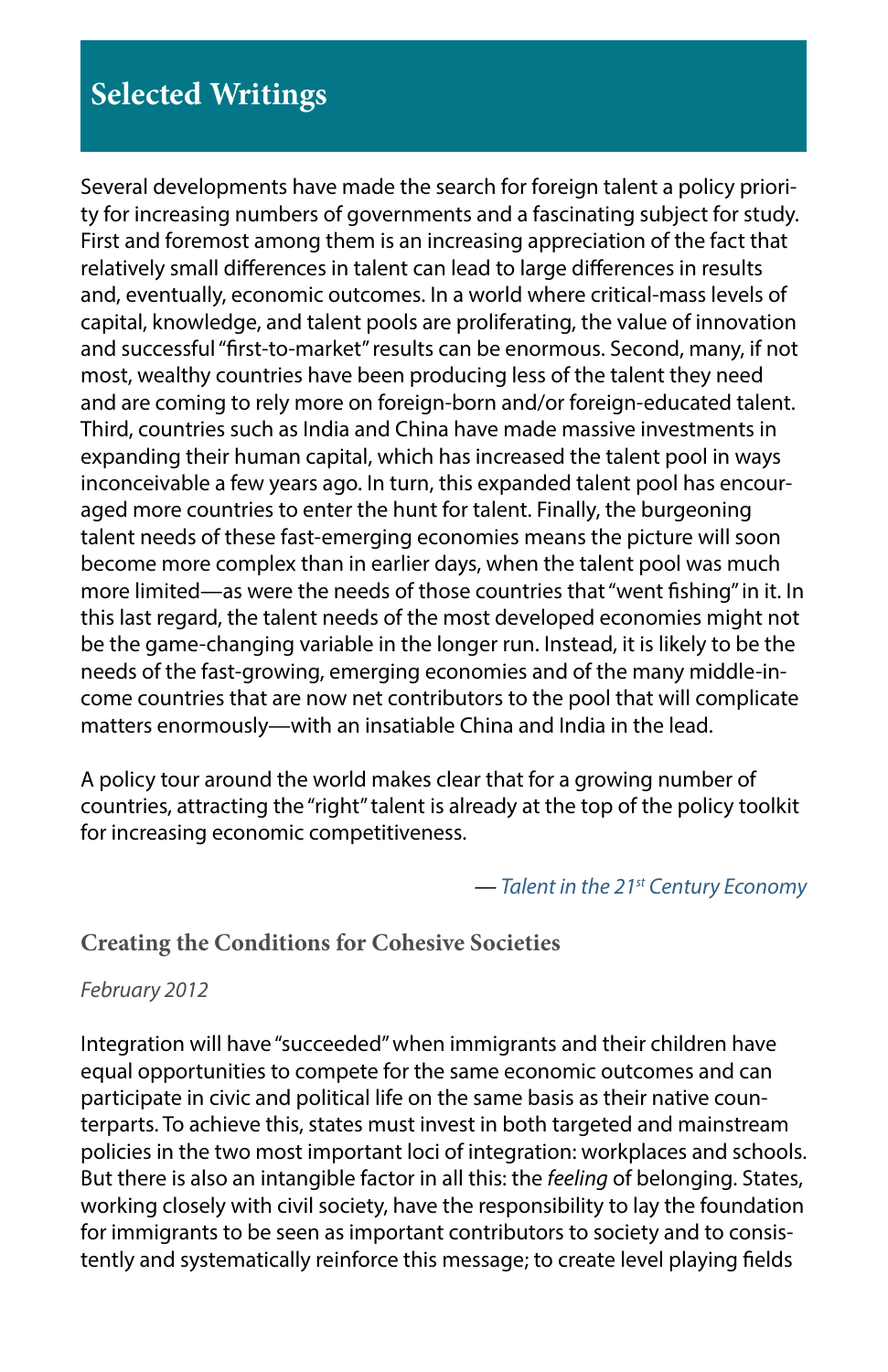

in which everyone is treated equally and no one faces barriers to school or work; and to identify and reinforce shared values and norms. It is when immigrants generally identify themselves with the community of which they are now part and the majority population broadly recognizes them as an integral part of the society that the integration efforts are deemed to be succeeding.

In pursuing these ends, states must think and act strategically, using a surgeon's scalpel rather than a butcher's cleaver: efforts to legislate cultural practices or suppress objectionable views often backfire, further triggering the impulse to reject mainstream values. States should instead strive to be active facilitators, providing factual information and resources to create the virtuous cycles of desirable behavior. When tensions in society inevitably erupt, the state must protect free speech and encourage a robust debate: efforts to suppress people's ability to voice their real fears and anxieties will only foment extremism.

*— [Rethinking National Identity in the Age of Migration](https://www.migrationpolicy.org/research/tcm-rethinking-national-identity-council-statement)*

### **Building Flexibility into the System**

#### *March 2013*

Most countries that focus on managing immigration well, and to their economic advantage, regularly re-engineer their systems to make them more responsive to changing economic conditions. Canada and Australia are leaders in this regard, but a number of other countries have learned from them and at times appear to be even better at adapting their systems.

At the heart of the best-managed systems is a simple idea: A smart immigration policy adjusts selection formulas to ensure that each major component of an immigration program meets the nation's strategic priorities. The United States doesn't do this, and the result is pre dictable: The parts of the overall system that are supposed to respond and contribute to economic growth are inadequate. Considering that we have proved incapable of revamping our education and workforce training systems to meet the challenges of international competition, the need for skilled and talented foreign workers will only grow stronger, while the international competition for such workers will become more intense.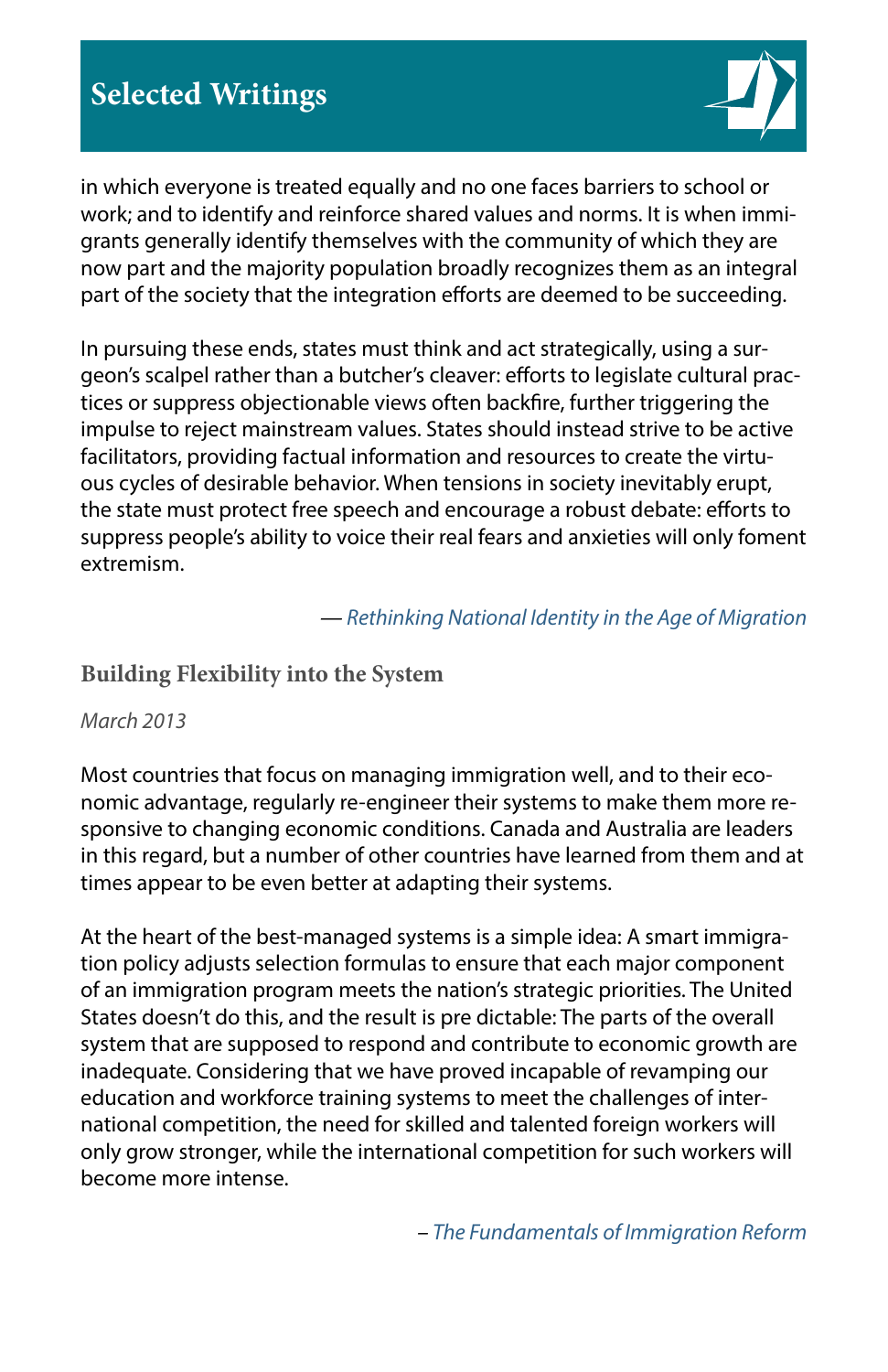# **Thinking Regionally to Compete Globally**

### *May 2013*

Migration has profoundly affected—and continues to shape—the social and economic trajectories of the United States, Mexico, and Central America, as well as the ways in which these countries relate and interact with each other.

While U.S. immigration policy is a sovereign concern, the country does not function in a void. Major demographic, economic, and social changes are sweeping across Mexico, El Salvador, Guatemala, and Honduras that are altering the dynamics of the regional migration system and challenging the status quo. These developments require a re-examination not just of *how many* people from the region are choosing to migrate, but also *who* they are, *where* they are going, *why* they choose to migrate, and (in a too-often overlooked corollary) *what* then happens to them and the communities of which they are part: both the sending one and the receiving one.

These are important questions. But the bigger questions for policymakers in all of these countries begin with *how*. How can these nations collaborate to ensure safe, legal, orderly migration flows today? And how, ultimately, can they each work toward sustained, inclusive economic growth—fundamentally supported by people with the skills and qualifications demanded and recognized by the labor market?

*— [Thinking Regionally to Compete Globally: Leveraging Migration & Human](https://www.migrationpolicy.org/research/thinking-regionally-compete-globally-leveraging-migration-human-capital-us-mexico-and) [Capital in the U.S., Mexico, and Central America](https://www.migrationpolicy.org/research/thinking-regionally-compete-globally-leveraging-migration-human-capital-us-mexico-and)*

# **Forging a New 'Middle Ground' in an Era of Rising Nationalism and Nativism**

### *November 2018*

While nationalism and nativism have long bubbled under the surface in many Western democracies, several factors have kept them in check—first and foremost, enormous gains in prosperity. These constraints have slowly broken down due to a confluence of internal and external factors. First, external crises have caught governments unprepared, and their responses have been slow and incomplete. The influx of migrants and asylum seekers into new parts of Europe and the United States in the past several years, combined with a spate of terrorist events *associated* with immigrants and refugees in public debate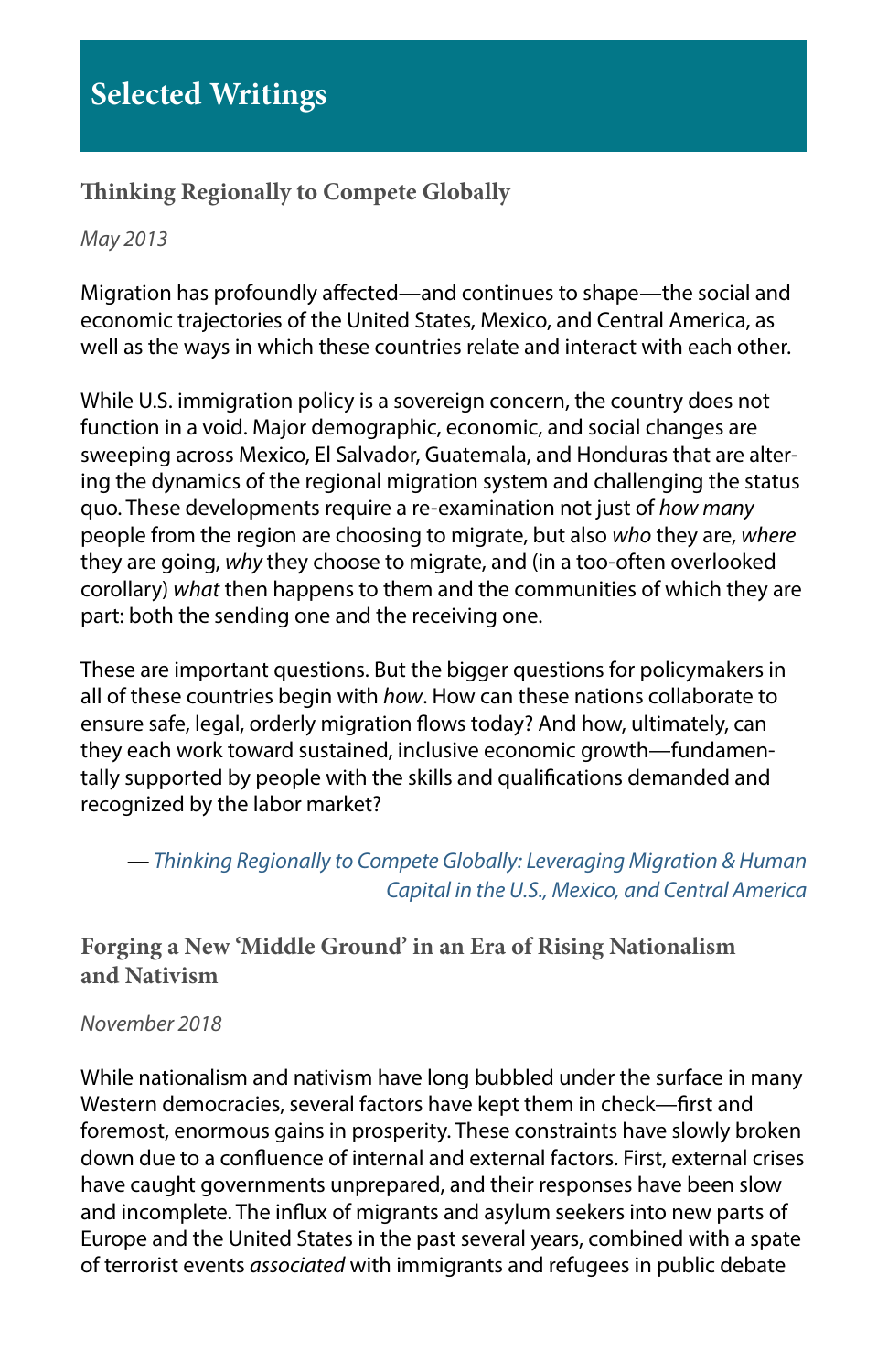

(though many were in fact perpetrated by radicalized native-born individuals), has catapulted national identity and security issues ahead of economic concerns.

Second, a wedge has been growing between many voters and mainstream parties. Many established politicians have been slow to address voters' fears—legitimate or not—allowing them to fester and slowly metastasize. The tendency both by elites and the mainstream media to dismiss or whitewash concerns they consider ill-informed (or prejudiced) has in some cases emboldened these undercurrents of wariness and anger.

\*

Responding to the many disparate grievances that drive nativist populism may be outside the direct control of policymakers, but if mainstream actors are to restore public trust in immigration policy and forge a new "middle ground," they will need to acknowledge the uneven distribution of the benefits and costs of immigration and globalization writ large and demonstrate that they are taking concrete steps to redress this inequality. Crucially, policymakers will need to combat the growing perception that they are unable or unwilling to manage immigration and minimize the disorder that fuels public skepticism of it. Responding to populism, in other words, hinges on communicating better with members of the public about the rapid changes in society over which they feel they have no control—and in particular, fashioning a new consensus around immigration.

# *— [The Future of Migration Policy in a Volatile Political Landscape](https://www.migrationpolicy.org/research/migration-policy-volatile-political-landscape)*

# **A New Age of Migration and the Need to Strike a New Social Contract**

### *January 2020*

Countries on both sides of the Atlantic have entered a new age of migration—one characterized by large-scale spontaneous flows. From the ongoing crisis at the U.S. southern border to the 2015–16 European refugee and migration crisis, spikes in migrants fleeing social unrest, violence, and economic insecurity have caused bottlenecks in asylum adjudication systems and placed enormous stress on reception, housing, and social services. The political landscape, too, has changed dramatically as members of the public have lost faith in government's ability to manage crises and nativist populists have capitalized on public disquiet to move into the political limelight.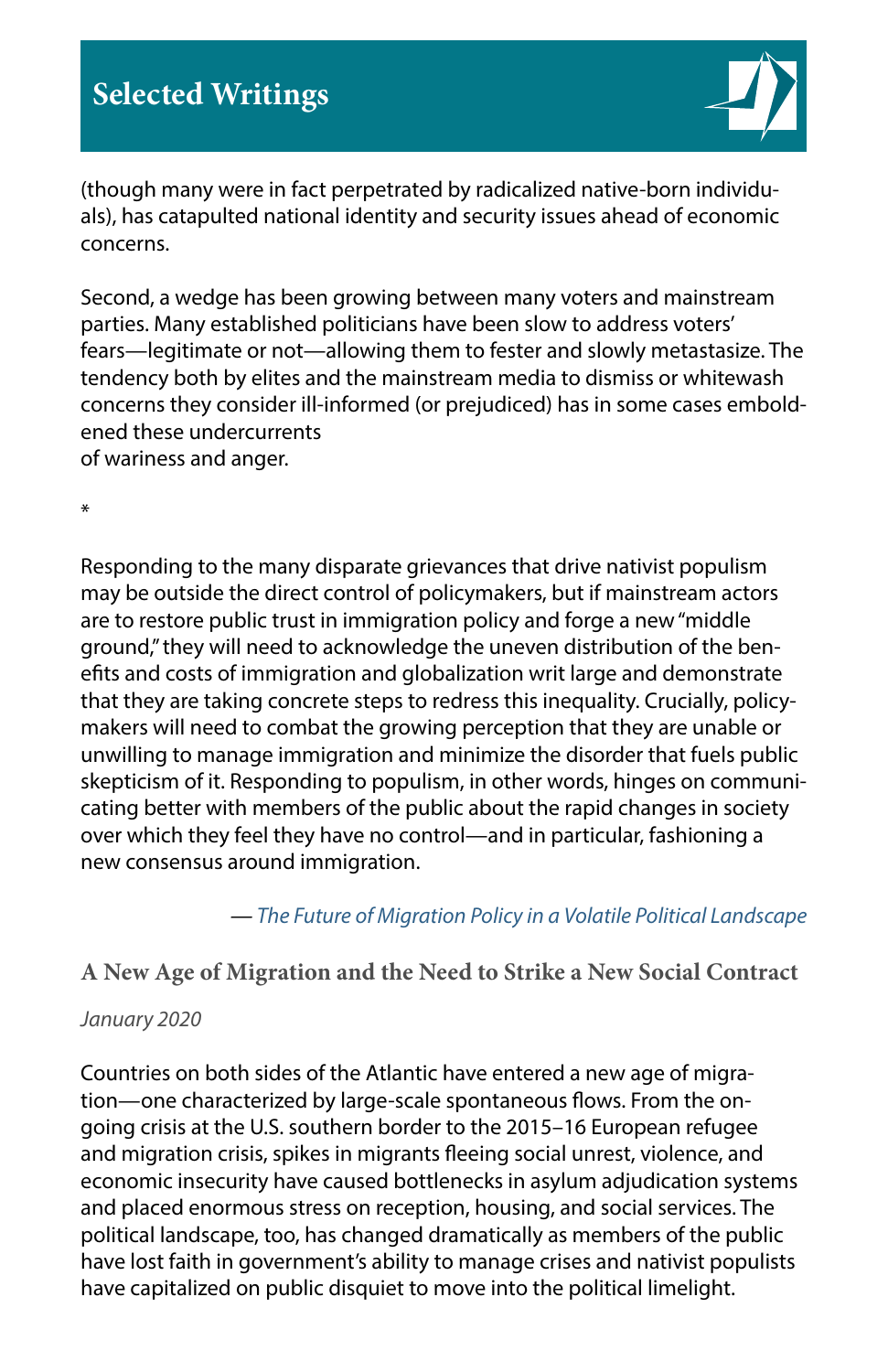While the 2015–16 crisis shook Europe to its core, it now looks more like a tipping point than a singular occurrence. This intense period of arrivals, the policy changes that followed, and newcomers' closely watched integration outcomes can also be viewed as a large-scale natural migration experiment. Three years on, there is an important opportunity to take stock of what has been learned and consider the implications for states and regions continuing to face similar challenges. While some progress has been made, most newcomers are still struggling to find their place in Europe's highly organized labor markets and skill-intensive economies, many while living in a protracted limbo as they wait for relocation to another EU country or for their asylum applications to be adjudicated.

These challenges add up to more than the sum of their parts. A fear has taken root that the social contract—the shared principles that govern how people live together—is at a breaking point. The arrival of large numbers of immigrants, it is feared, has weakened the fundamental bonds of trust between governors and the governed. Particularly in Europe, the presence of swelling ranks of rejected asylum seekers who are not being returned to their origin countries has worn away at the legal and social order. And the fragile bedrock of social democracy, liberal democratic values, is under its own form of strain amid worries that many newcomers neither understand nor are willing to play by these established rules.

Viewing immigrant integration through the prism of the social contract makes clear what is at stake for societies and institutions—and the scale of the adaptations required. Although the process of embracing diversity is never an easy sprint, it is a race well underway for most countries across Europe and the broader Atlantic space.

> *— [Rebuilding Community after Crisis: Striking a New Social Contract for](https://www.migrationpolicy.org/research/rebuilding-community-after-crisis-transatlantic-council-statement) [Diverse Societies](https://www.migrationpolicy.org/research/rebuilding-community-after-crisis-transatlantic-council-statement)*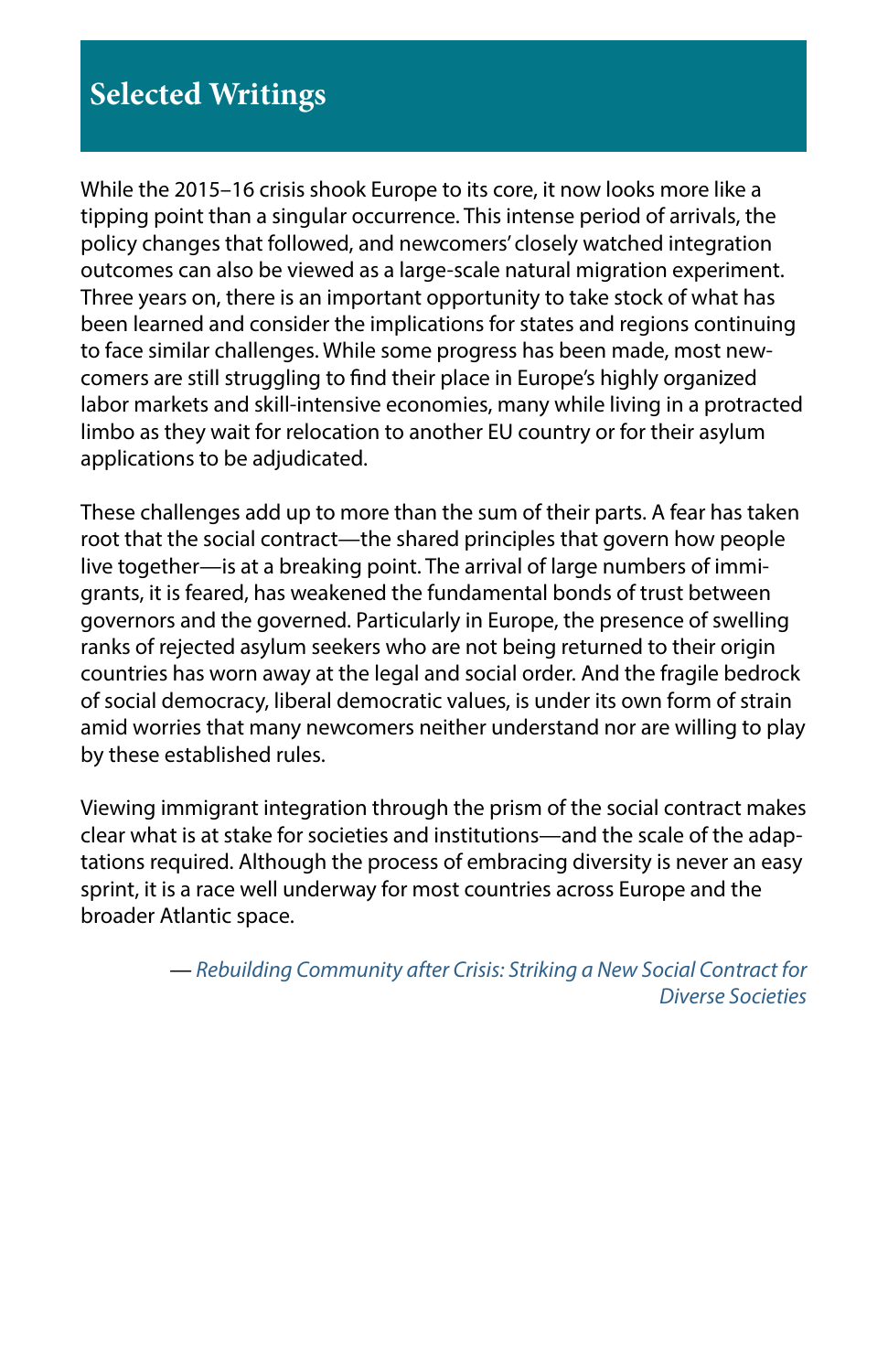

# **A New Phase of International Cooperation?**

### *January 2022*

The global context for cooperation on migration has shifted in unanticipated ways in the three years after the adoption of the Global Compact for Safe, Orderly, and Regular Migration (GCM) and in the midst of a historic pandemic. A ripple of new or intensified migration crises—from the exodus from Venezuela, to renewed intense pressure on U.S. and EU borders, to the swinging doors of border closures caused by COVID-19—has revealed the limitations of unilateral border controls and strengthened the case for coordinated action. At the same time, it has also exposed the shortcomings of existing global frameworks to govern mobility in times of systemic stress.

The COVID-19 pandemic has made it clear that many migration issues are beyond the ability of an individual state to solve on its own. As nations consider how to safely reopen borders and legal migration channels that were closed en masse in Spring 2020 (and whose cautious reopening was subsequently imperiled by new viral variants), cooperation is key to building the migration management and public-health infrastructure necessary to restart mobility while safeguarding public health. Yet the scale of this transnational challenge has triggered restrictionist impulses, leading countries to turn inward rather than work together to meet the challenge. To date, much of the cooperation on migration has been at the bilateral level and within certain regional or sectoral clusters, typically involving the movement of certain essential workers. Without broader multilateral cooperation, the goals of developing common standards for reopening borders and health-proofing mobility may be out of reach, including helping countries with less-robust capacity for health screening at borders handle this new normal.

> *— [Coming Together or Coming Apart? A New Phase of International](https://www.migrationpolicy.org/research/new-phase-international-cooperation-migration) [Cooperation on Migration](https://www.migrationpolicy.org/research/new-phase-international-cooperation-migration)*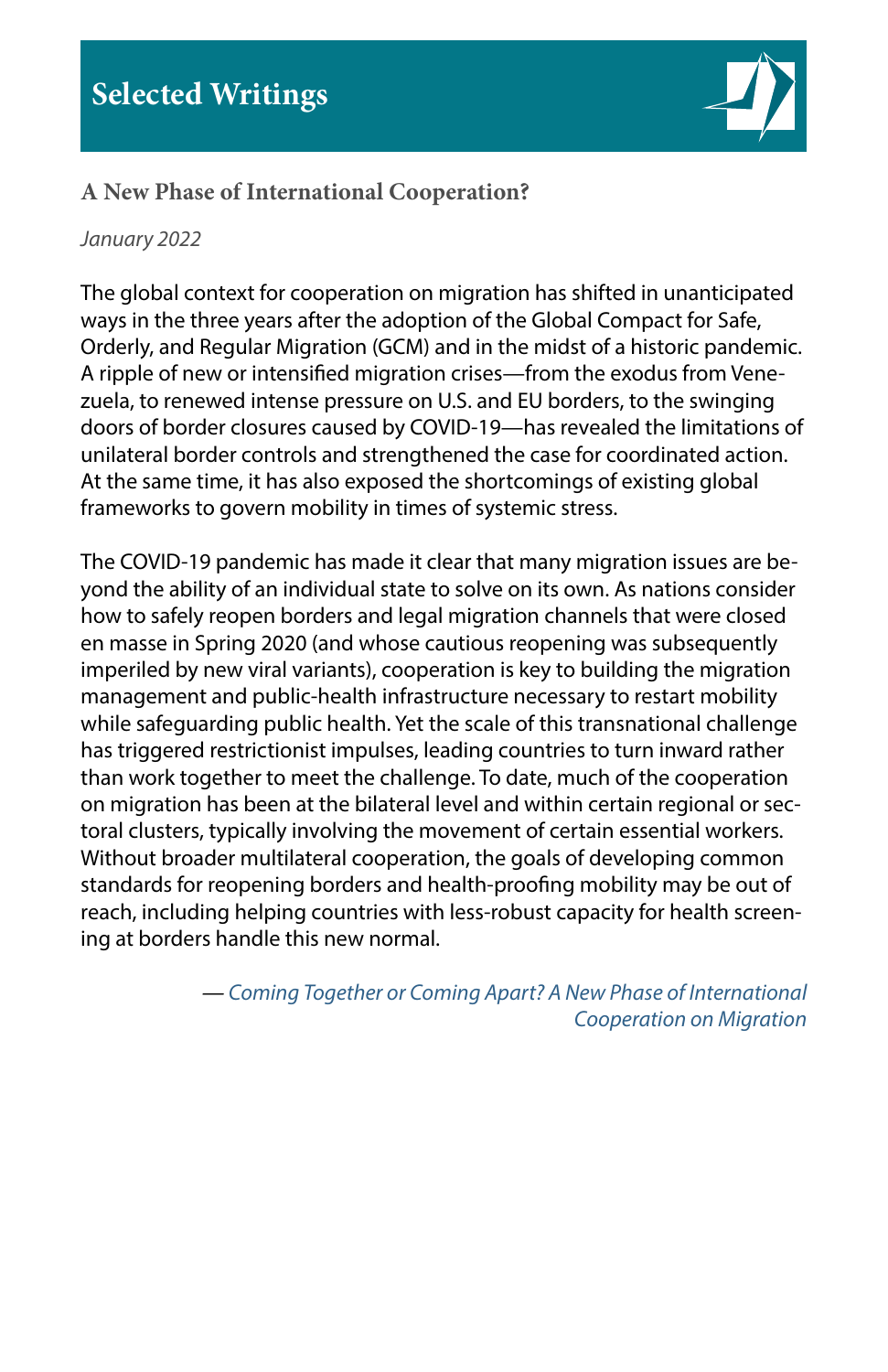# **Honoring an Exceptional Life and Legacy**



**The Papademetriou Young Scholars Program**

During MPI's 20<sup>th</sup> anniversary celebration held in November 2021, President Andrew Selee announced that the institute's prestigious internship program was being renamed the Demetrios G. Papademetriou Young Scholars Program. This honor was in recognition of his career-long dedication to training, mentoring, and helping the careers of the next generation of migration thinkers around the world.

To learn more about the Papademetriou Young Scholars Program or ways to support it, visit: <https://bit.ly/PapademetriouScholars>

### **Collection of Tributes**

To read the collection of tributes made by key leaders and international organizations, please visit: <https://bit.ly/DemetriTributes>

For the video tribute, see: [https://bit.ly/DPtribute328](https://www.migrationpolicy.org/events/celebration-life-demetrios-papademetriou)

**Family Remembrance**

To read the obituary or leave remembrances for the family, please visit:<https://bit.ly/demetriobit>